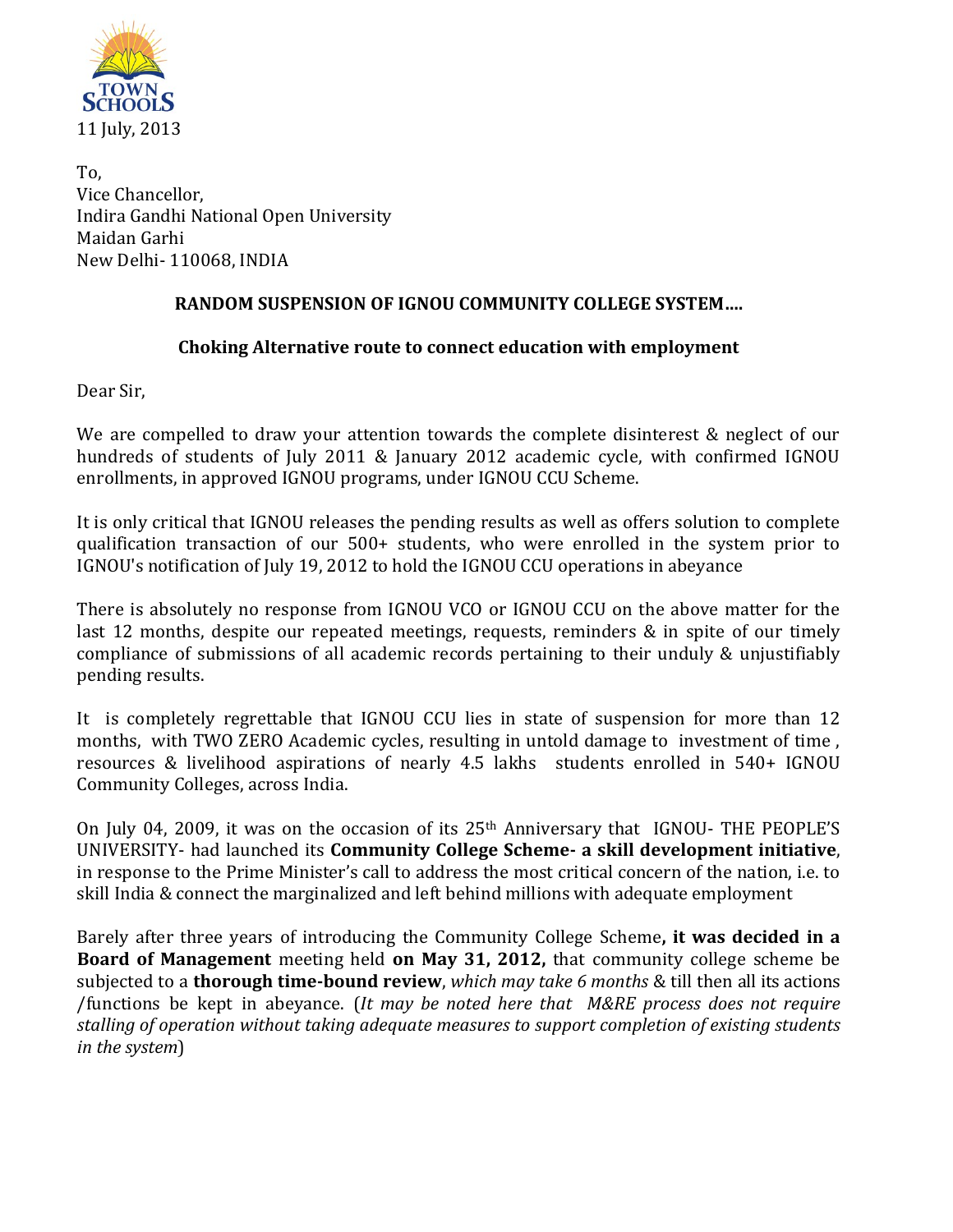

**Further, it was only on 19 July 2012 - after nearly 3 months of the aforesaid Board Meeting – that this decision of the Board Members was communicated, by e-mails, the member community colleges.** 

It is rather strange that neither the **members of this Review Committee, nor their findings & reports have been made public till date!! Lack of transparency raises question marks before the intent & credibility of the review for which the IGNOU Community College operations have been "in state of abeyance" since July 2012 till endless time!!**

**For your reference, we list the context and place on record our repeated consistent efforts to present the concern of existing students, registered for IGNOU CCU approved programs( prior to July 2012 notification) , to no avail & with no concrete response from the IGNOU VCO & IGNOU CCU Nodal Officer:**

| Context:                | Circular received from IGNOU CCU - Nodal Officer to                 |
|-------------------------|---------------------------------------------------------------------|
|                         | announce opening of admission window for Jan2012 Cycle,             |
| <b>30 December 2011</b> | for already approved programs, as well as for roll-on               |
|                         | admissions for NCCPs, with related norms                            |
|                         | No talk of suspension of IGNOU CCU Scheme or about its<br>$\bullet$ |
|                         | functions to be held in abeyance                                    |
|                         | <b>Outcome:</b> Students take admissions to already approved        |
|                         | Category-3 Programs for skill development in January 2012           |
|                         | Cycle, at IGNOU Community Colleges                                  |
|                         | Confirmed Admissions to January 2012<br>$\bullet$                   |
|                         | Roll-on Admissions taken for next Academic Cycle                    |
|                         | As per IGNOU CCU LAID DOWN NORMS, as stated on                      |
|                         | <b>Page 30 of IGNOU's Manual for Community Colleges -</b>           |
|                         | 2011; Original Copy Available with all approved                     |
|                         | Community Colleges of IGNOU CCU & uploaded on                       |
|                         | <b>IGNOU Website</b>                                                |
|                         | Also, as per clarification provided by IGNOU CCU, in                |
|                         | IGNOU CCU's Manual of 2011, in response to                          |
|                         | Q.63:FAQs on General Issues,:"Community Colleges                    |
|                         | may have system of roll-on admissions, where                        |
|                         | students are admitted "throughout the year" at                      |
|                         | Community College training location, but their on-line              |
|                         | IGNOU registrations/admissions on IGNOU CCU portal                  |
|                         | are coincided & converged with $\,$ 2 regular January &             |
|                         | July academic cycles".                                              |
|                         | Classroom Teaching Learning Transaction begins at all<br>$\bullet$  |
|                         | Community College locations for all students in the system          |
|                         |                                                                     |
| 19 July 2012            | Sudden E-Mail from IGNOU to communicate<br>all its<br>to            |
|                         | registered community colleges that " the IGNOU community            |
|                         | college scheme be subjected to a thorough time-bound review,        |
|                         |                                                                     |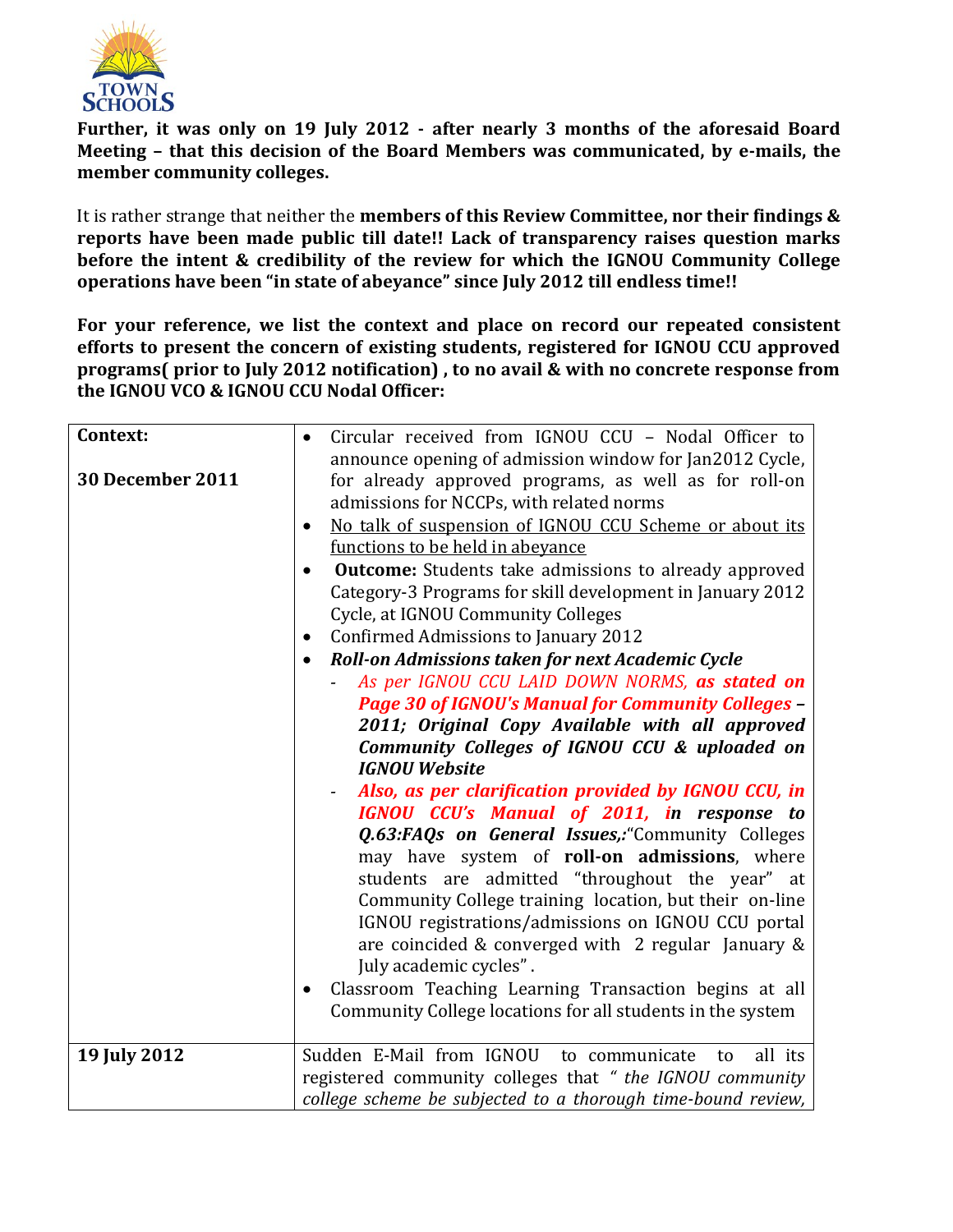

|                          | which may take 6 months & till then all its actions /functions be<br>kept in abeyance"                                                                                                                                                                                                                                                                                                                                                                                                                                                                                                                                                                                                                                                                                                                                                                                                                                                    |
|--------------------------|-------------------------------------------------------------------------------------------------------------------------------------------------------------------------------------------------------------------------------------------------------------------------------------------------------------------------------------------------------------------------------------------------------------------------------------------------------------------------------------------------------------------------------------------------------------------------------------------------------------------------------------------------------------------------------------------------------------------------------------------------------------------------------------------------------------------------------------------------------------------------------------------------------------------------------------------|
|                          | <b>Outcomes:</b> Existing students derailed<br>The academic year of ALL students in the system (Jan<br>$\bullet$<br>2012-with confirmed admissions; July 2012- in pipe-<br>line as per IGNOU CCU provision for roll-on admissions)<br>wasted & VOID<br>With-held: Declaration of Term End Final Results of all<br>students with completed transaction, since IGNOU<br>CCU's on-line EXAMINATION MIS closed down<br>With-held : Certification of all students with completed<br>transaction, due to pending declaration of Final Results<br>Roll on Admissions deprived & shut out of entering the<br>$\bullet$<br>IGNOU Academic Cycle                                                                                                                                                                                                                                                                                                    |
| <b>13 August 2012</b>    | Requested to meet VC: NOT GRANTED                                                                                                                                                                                                                                                                                                                                                                                                                                                                                                                                                                                                                                                                                                                                                                                                                                                                                                         |
| <b>21August 2012</b>     | Met IGNOU CCU<br>$\bullet$<br>Assurance given that Review Committee Report will be<br>$\bullet$<br>submitted & IGNOU CCU Scheme will continue                                                                                                                                                                                                                                                                                                                                                                                                                                                                                                                                                                                                                                                                                                                                                                                             |
| 24 September, 2012       | Wrote letter to IGNOU CCU-Nodal Officer, Prof. Sahni, with CC<br>to VCO, for addressing the concerns of students already in<br>system, for declaration of pending results and regularization of<br>roll-on admissions prior to July 19, 2012; No concrete Reply                                                                                                                                                                                                                                                                                                                                                                                                                                                                                                                                                                                                                                                                           |
| <b>16 November, 2012</b> | Personal visit to VCO, Requested to meet VC: NOT GRANTED                                                                                                                                                                                                                                                                                                                                                                                                                                                                                                                                                                                                                                                                                                                                                                                                                                                                                  |
| 13 December 2012         | Received Circular from Dr. Satish, Asst. Director, IGNOU<br>Community College Unit to submit the soft copy of following by<br>18 December, (followed by hard copies of all by 22 December)<br>to facilitate the declaration of pending results of students from<br>July 2011, Jan 2012 & Roll -on Admissions in the system :<br>A. Admission data of the students<br><b>B.</b> Minutes of Academic Committee Meetings<br><b>C.</b> Minutes of Examination Committee Meetings<br>D. List of Paper setters/Moderators/Evaluators for each<br>of the transacted programs whose results are submitted<br><b>E.</b> Town School's Assessment Manual, which provides<br>details of:<br>1) Assessment Strategy for skill based Category -3<br>programs of IGNOU Community College Scheme<br>2) Norms for Conduct of Exams, Evaluation, Internal<br>Assessments & Practical<br>3) Role & Responsibility of Paper<br>setters/Moderators/Evaluators |
| 17 December 2012         | <b>TIMELY</b><br><b>OUR</b><br><b>COMPLIANCE</b><br>ALL<br>MANDATORY<br>0F                                                                                                                                                                                                                                                                                                                                                                                                                                                                                                                                                                                                                                                                                                                                                                                                                                                                |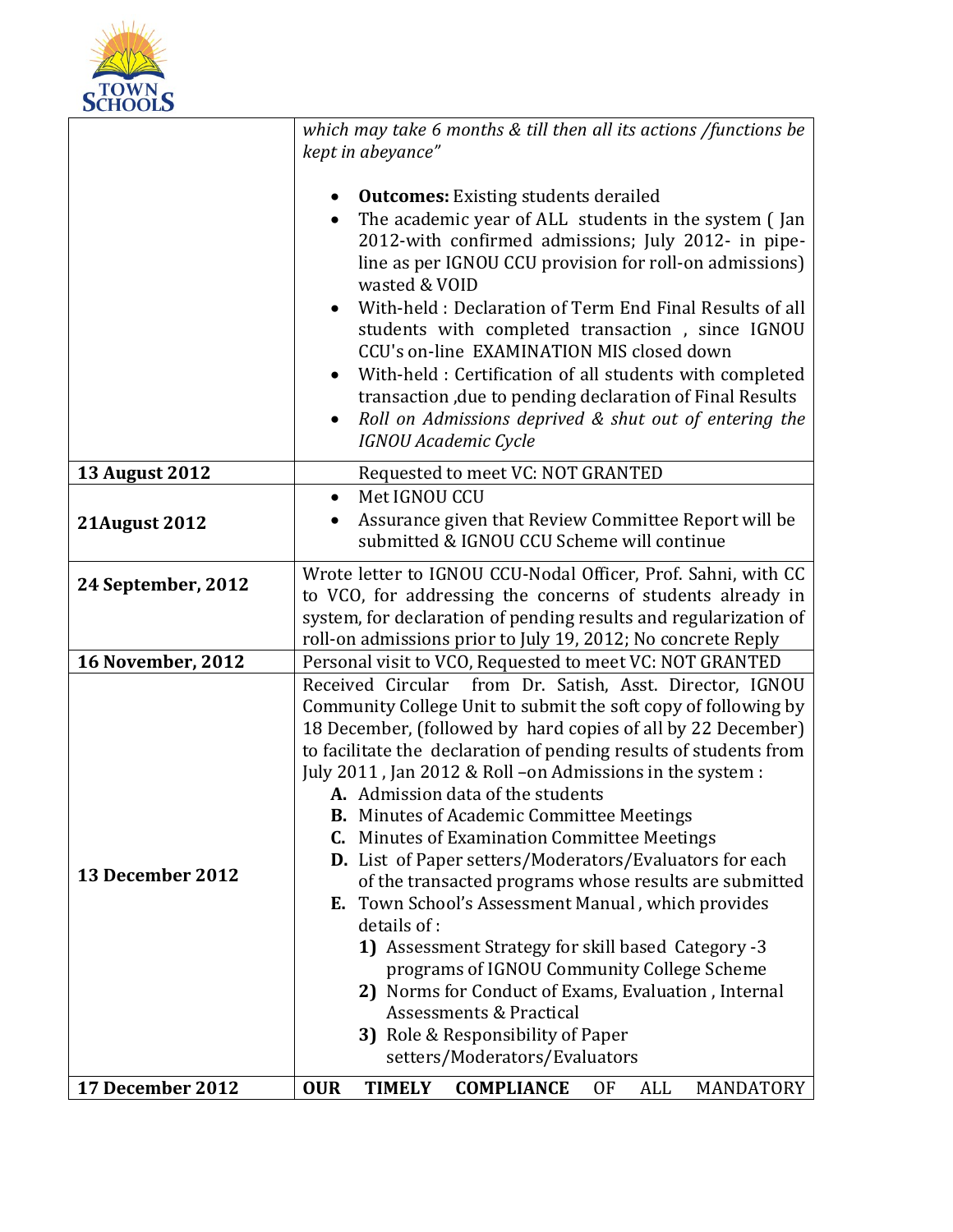

|                                             | SUBMISSIONS, AS DIRECTED BY IGNOU CCU, TOWARDS<br>DECLARATION OF PENDING RESULTS & CERTIFICATIONS<br><b>STATED ABOVE</b>                                                                                                                                                                                                                                                                                                                                                                                                                                                                                                                                                                                                                                                                                                                                                                                                                                                                                                         |
|---------------------------------------------|----------------------------------------------------------------------------------------------------------------------------------------------------------------------------------------------------------------------------------------------------------------------------------------------------------------------------------------------------------------------------------------------------------------------------------------------------------------------------------------------------------------------------------------------------------------------------------------------------------------------------------------------------------------------------------------------------------------------------------------------------------------------------------------------------------------------------------------------------------------------------------------------------------------------------------------------------------------------------------------------------------------------------------|
| 29 January, 12 February<br>&, 01 March 2013 | Follow-up on pending results/ certifications despite our<br>compliance with the mandatory academic/examination related<br>submissions as required & directed by IGNOU CCU : No<br>concrete/committed response by IGNOU CCU Nodal Officer,<br>Prof Pradeep Sahni (Contact No. 011-29572735)                                                                                                                                                                                                                                                                                                                                                                                                                                                                                                                                                                                                                                                                                                                                       |
| <b>19 March 2013</b>                        | Meeting with Prof Sahni, Nodal Officer- IGNOU CCU, to find<br>status on the above : No concrete/committed response                                                                                                                                                                                                                                                                                                                                                                                                                                                                                                                                                                                                                                                                                                                                                                                                                                                                                                               |
| April 06 - April 29,2013                    | Sent 3 written reminders to IGNOU CCU & VCO to remind<br>the above<br>pending<br>follow-up<br>&<br>N <sub>o</sub><br>matter<br>÷.<br>concrete/committed response                                                                                                                                                                                                                                                                                                                                                                                                                                                                                                                                                                                                                                                                                                                                                                                                                                                                 |
| May 10, 2013                                | <b>Received Mail from IGNOU CCU, stating:</b><br>"This is in reference to your e-mail dated 29th April, 2013 it is to<br>mention that, the Community Colleges Review Committee has<br>submitted its report to the University for its Consideration<br>on 19th November, 2012. Considering the report of Review<br>Committee vide notification dated 10th December, 2012 $\underline{a}$<br>Screening Committee was constituted to facilitate early<br>finalization of reports of the respective review committees.<br>The committee had convened its first meeting on 27th<br><b>December, 2012</b> .The committee had also convened its second.<br>third and fourth meetings on 15th February, 2013 and<br>15th March, 2013 and 1st May, 2013 respectively. The report of<br>the subsequent meetings is vet to be placed before the Board of<br>Management".:<br>$\triangleright$ It may be noted from the above mail extracts that<br>surprisingly, no details/recommendations of the first<br>meeting were made public - Why? |
| May 12, 2013                                | <b>Sent 4th Reminder</b> to IGNOU CCU, VCO to address the matter<br>of pending results, Certification & related concerns of students<br>already in system prior to July 2012                                                                                                                                                                                                                                                                                                                                                                                                                                                                                                                                                                                                                                                                                                                                                                                                                                                     |
| <b>Till date</b>                            | Persistent Visits, requests to convey students' concerns to<br>NO AVAIL: RESULTS & CERTIFICATION OF STUDENTS IN-<br>THE-SYSTEM (prior to July 2012 intimation of IGNOU CCU)<br><b>STILL PENDING!!</b>                                                                                                                                                                                                                                                                                                                                                                                                                                                                                                                                                                                                                                                                                                                                                                                                                            |